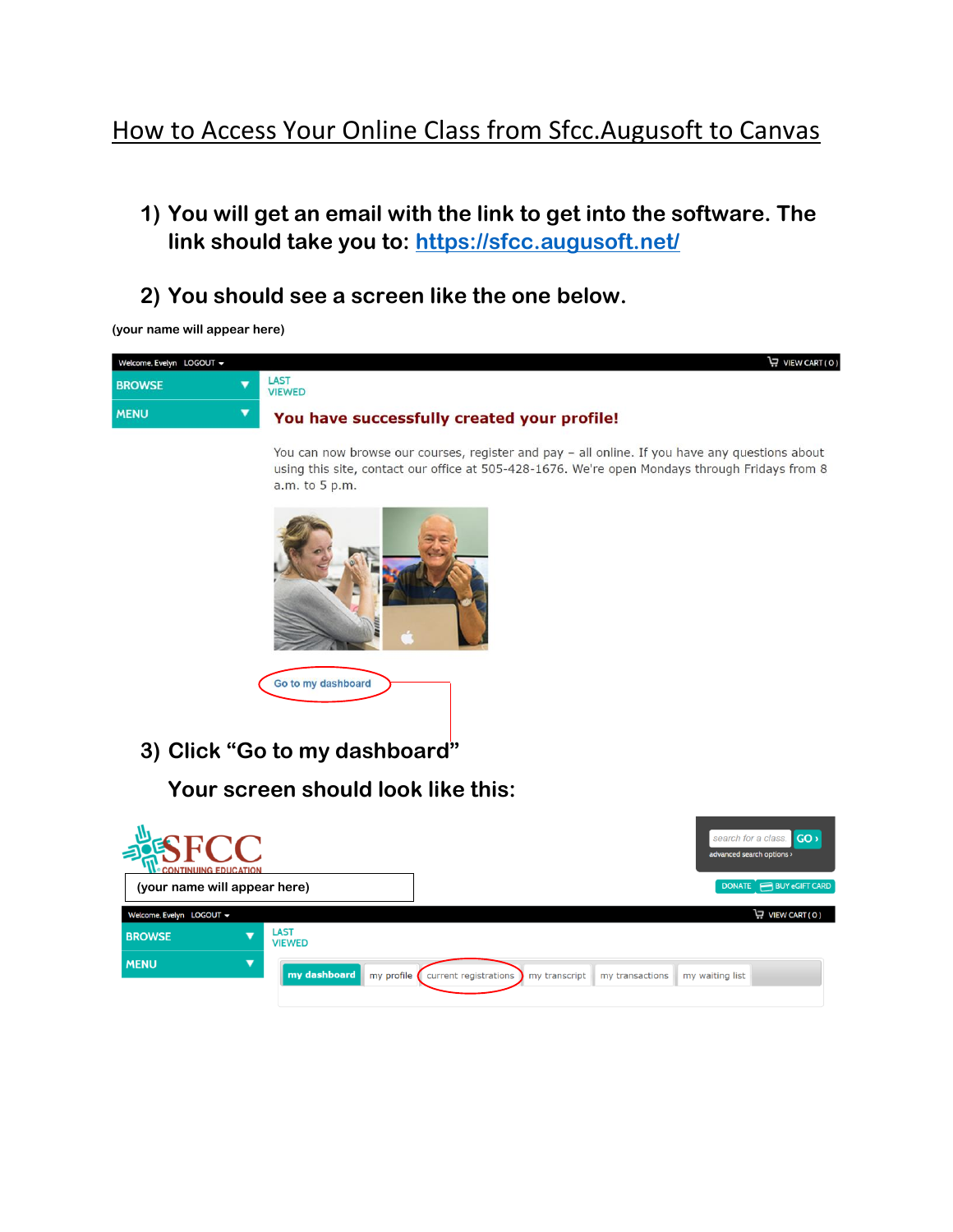**4) Click on "current registrations" (as shown in the image above)**

**Your screen should show the classes you are currently registered similar to the image here below with your name and address.**

| (your name will appear here) |                                                   |                                   |                                                        |               |                                                                   |                 |                    |
|------------------------------|---------------------------------------------------|-----------------------------------|--------------------------------------------------------|---------------|-------------------------------------------------------------------|-----------------|--------------------|
| Welcome, Evelyn LOGOUT +     |                                                   |                                   |                                                        |               |                                                                   |                 | VIEW CART (0)      |
| <b>BROWSE</b>                | <b>LAST</b><br><b>VIEWED</b>                      |                                   |                                                        |               |                                                                   |                 |                    |
| <b>MENU</b>                  | my dashboard                                      | my profile                        | current registrations                                  | my transcript | my transactions                                                   | my waiting list |                    |
|                              |                                                   |                                   |                                                        |               |                                                                   |                 |                    |
|                              | <b>Current Registrations</b>                      |                                   |                                                        |               |                                                                   |                 |                    |
|                              |                                                   |                                   | <b>Santa Fe Community College Continuing Education</b> |               |                                                                   |                 |                    |
|                              | 6401 Richards Avenue Room 131, Santa Fe, NM 87508 |                                   |                                                        |               |                                                                   |                 |                    |
|                              |                                                   | John Doe                          |                                                        |               |                                                                   |                 |                    |
|                              | <b>Student</b>                                    |                                   | 555 General St                                         |               |                                                                   |                 |                    |
|                              |                                                   |                                   | City, State, Zip Code                                  |               |                                                                   |                 |                    |
|                              | <b>Schedule Print View</b>                        |                                   |                                                        |               |                                                                   |                 |                    |
|                              | <b>Class Information</b>                          |                                   |                                                        |               |                                                                   |                 |                    |
|                              | <b>Actions</b>                                    | <b>Course Number Class Number</b> | <b>Class Name</b>                                      |               | <b>Class Location Class Start Date Completion Date Instructor</b> |                 |                    |
|                              | 1000002<br>Action $\sim$                          | 959                               | <b>Building Science Principles 2020</b>                |               | 1/5/2021<br>go to class                                           | Self-Paced      | Amanda<br>Hatherly |

**5) Under Class Location, it says "go to class." Click on that and you will get the screen below.**

| <b>Go To Class</b>                                                                                                                                                                                                                                                                                                            |
|-------------------------------------------------------------------------------------------------------------------------------------------------------------------------------------------------------------------------------------------------------------------------------------------------------------------------------|
| Please use the username and password below to login to Canvas to access your courses.                                                                                                                                                                                                                                         |
| If you have never had a Canvas account, the password will be auto-generated by Lumens for your account. You can reset the password any time by<br>clicking on the 'Reset Canvas Password' link.                                                                                                                               |
| Click on the little eye next to the password, and copy the password so that you can use it on the next page to login to Canvas. After copying the<br>password, click on the 'Go to Canvas' button to go to Canvas. Your user name will be automatically populated; paste the copied password and click<br>on 'Log In' button. |
|                                                                                                                                                                                                                                                                                                                               |
|                                                                                                                                                                                                                                                                                                                               |
| <b>Sign In Information</b>                                                                                                                                                                                                                                                                                                    |
| <b>Canvas Username</b>                                                                                                                                                                                                                                                                                                        |
| evelyncoca@gmail.com                                                                                                                                                                                                                                                                                                          |
| <b>Canvas Password</b>                                                                                                                                                                                                                                                                                                        |
| ิต<br>$\circledcirc$                                                                                                                                                                                                                                                                                                          |
| ht<br>Reset Capvas Password                                                                                                                                                                                                                                                                                                   |
| <b>Go to Canvas</b>                                                                                                                                                                                                                                                                                                           |